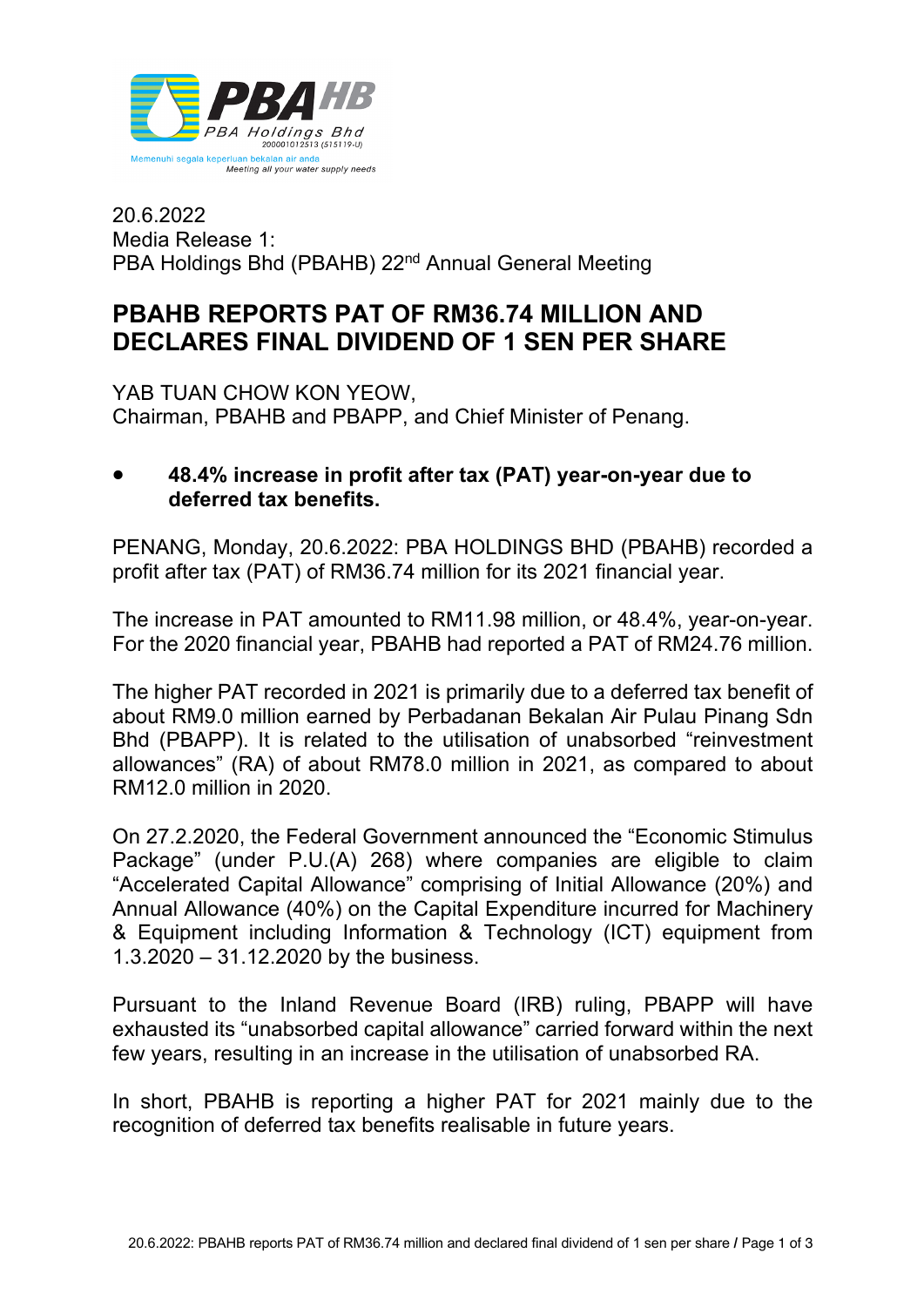

## **21st Consecutive Year of Paying Dividends**

2022 marks the 21st consecutive year in which PBAHB will pay dividends. PBAHB has been paying dividends annually since 2002.

During the company's online AGM today, a final single tier dividend of 1 sen per share was approved for 7,942 shareholders. The total payout will amount to RM3.31 million.

#### **No Tariff Increase in 2021, Domestic Water Subsidy of RM97.3 million**

In the year under review (2021), there was no water tariff review in Penang.

The water supply industry in Malaysia is regulated by the Federal Government. Every water tariff review for every state in Peninsular Malaysia is subject to Federal Government approval before it is gazetted as law in compliance to the Water Services Industry Act 2006 (WSIA 2006).

In July and December 2020, the Ministry of Environment and Water (KASA) had announced that all water tariff review proposals in Malaysia had been put on hold because of the negative socioeconomic effects of the Covid-19 pandemic.

As a consequence, PBAPP (the licensed water supply operator for Penang) had to bear a domestic water subsidy which amounted to RM97.3 million in 2021.

This domestic water subsidy was incurred because Penang's average water tariff for the first 35,000 litres per month was RM0.32 per 1,000 litres. This is the cheapest average domestic water tariff being charged in Malaysia.

Essentially, this means that PBAPP subsidised every one of Penang's 571,219 registered domestic consumers for water consumption of up to 35,000 litres per month in 2021.

While Penang's domestic water subsidy is people-friendly, it is not sustainable for 3 key reasons: